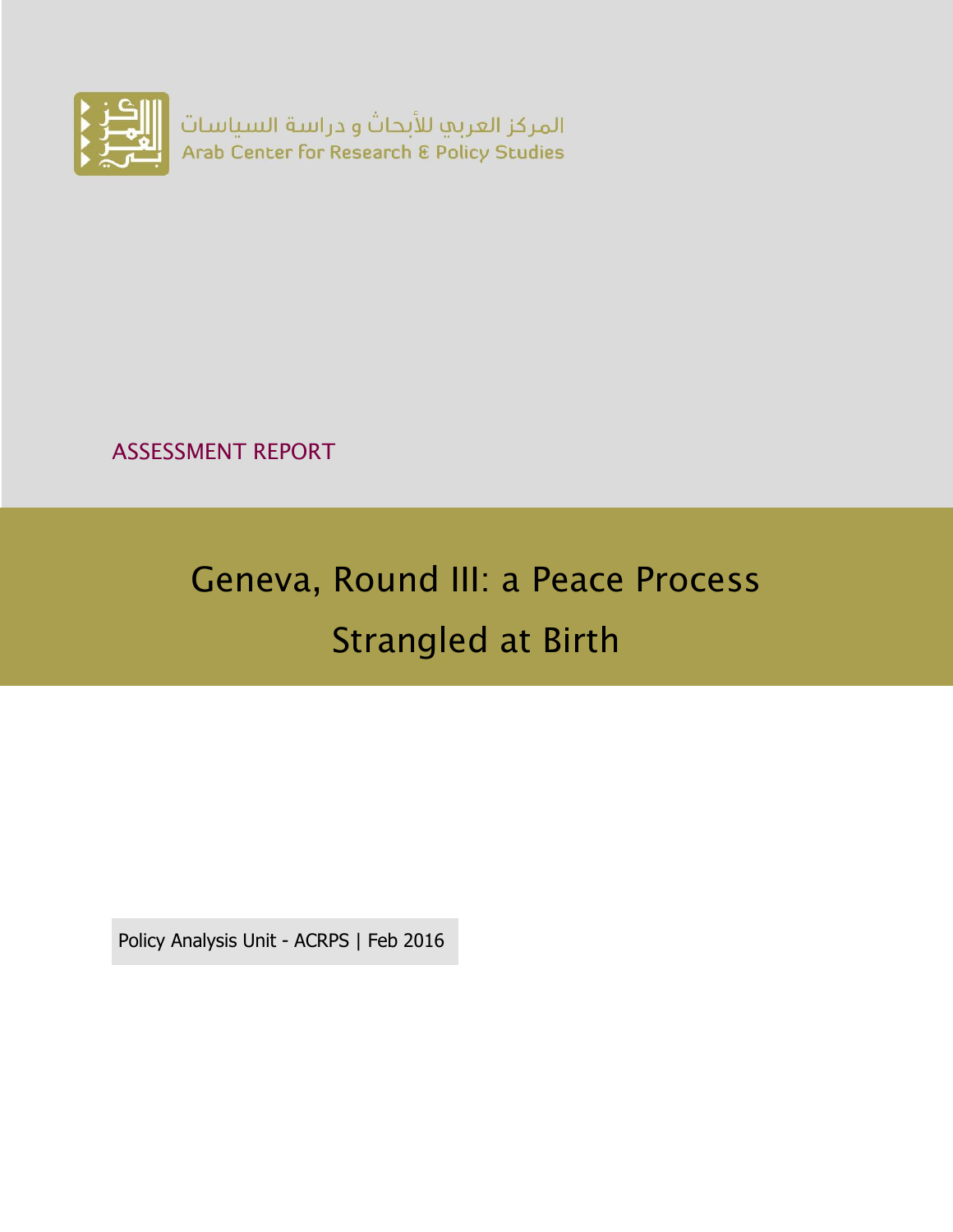Geneva, Round III: a Peace Process Strangled at Birth

Series: Assessment Report

Policy Analysis Unit – ACRPS | Feb 2016

\_\_\_\_\_\_\_\_\_\_\_\_\_\_\_\_\_\_\_\_\_\_\_\_\_\_\_\_

Copyright © 2016 Arab Center for Research and Policy Studies. All Rights Reserved.

The Arab Center for Research and Policy Studies is an independent research institute and think tank for the study of history and social sciences, with particular emphasis on the applied social sciences.

The Center's paramount concern is the advancement of Arab societies and states, their cooperation with one another and issues concerning the Arab nation in general. To that end, it seeks to examine and diagnose the situation in the Arab world - states and communities- to analyze social, economic and cultural policies and to provide political analysis, from an Arab perspective.

The Center publishes in both Arabic and English in order to make its work accessible to both Arab and non-Arab researchers.

#### **Arab Center for Research and Policy Studies**

PO Box 10277

Street No. 826, Zone 66

Doha, Qatar

Tel.: +974 44199777 | Fax: +974 44831651

[www.dohainstitute.org](file:///C:/Users/dena.qaddumi/Desktop/www.dohainstitute.org)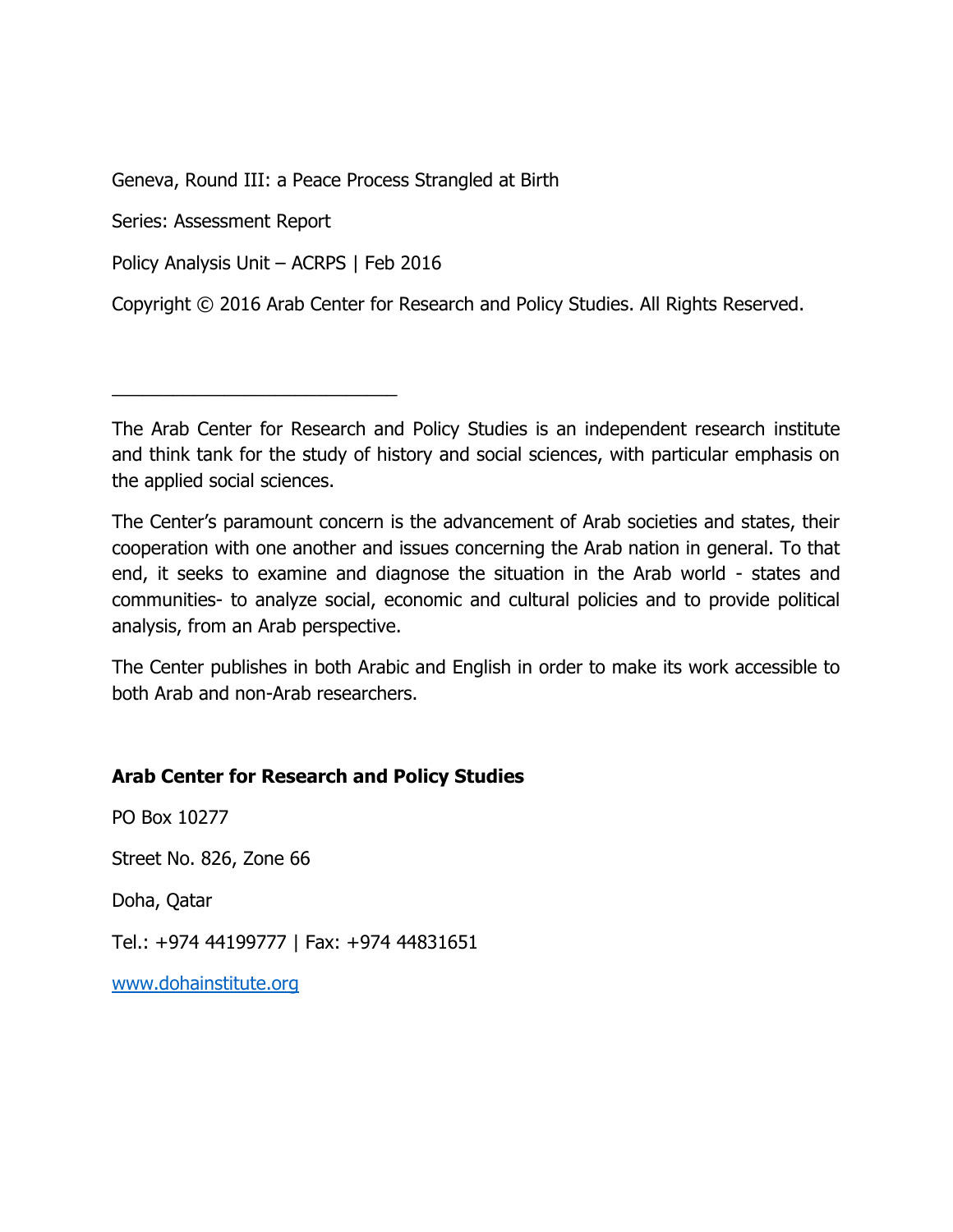## Table of Contents

| Introduction                                                        |                |
|---------------------------------------------------------------------|----------------|
| From Riyadh to Geneva: the Opposition Goes to the Negotiating Table | 1              |
| The Regime Finds Reasons to Attend                                  | 3              |
| The View from Moscow                                                | $\overline{3}$ |
| The Washington Seesaw                                               | $\overline{4}$ |
| Conclusion                                                          | 5              |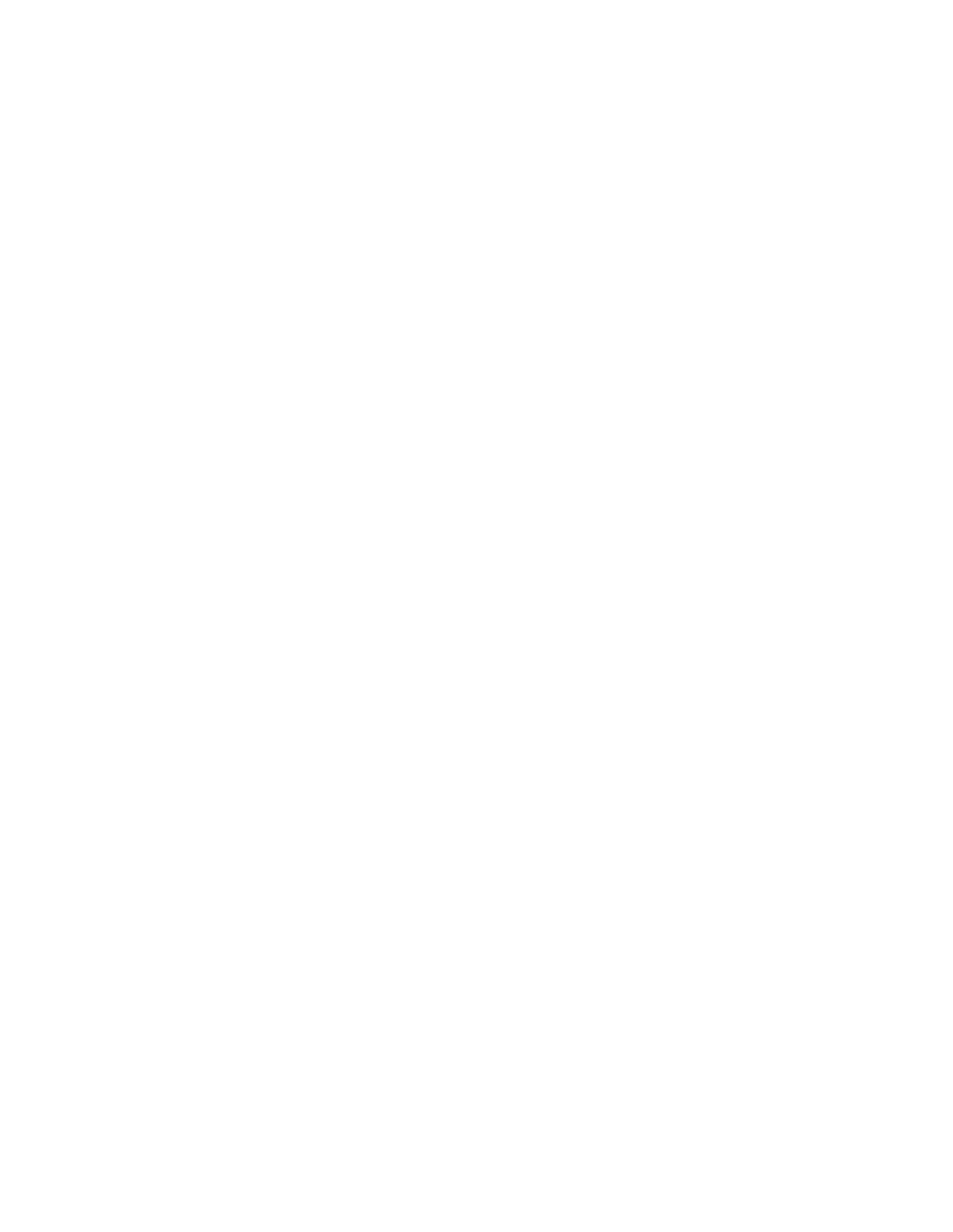### <span id="page-4-0"></span>Introduction

A new round of political-diplomacy mediated by the United Nations (UN) and aimed at ending the Syrian crisis was launched on January 29. It was dubbed the "Geneva III" round of talks, being the third series of meetings held between representatives of Syria's opposition and the Assad regime in the Swiss city since 2012. Despite the apparent determination of international actors to resolve the conflict, and to contain a growing security, political and economic fallout which has become a major source of concern for regional and global policy makers, the indirect negotiations coordinated by UN Special Representative Staffan De Mistura were ultimately still-born. On February 3, the UN mediator had to announce the suspension of talks, ostensibly until February 25, less than a week after they had first started, having failed to persuade the Syrian regime delegation to lift sieges on a number of rebel-held towns and to allow the entry of food and other relief supplies. Likewise, De Mistura could not convince the opposition to continue to take part in a process which they came to see as futile, given the continued use of Russian military planes as cover for the regime's attacks on towns in the environs of Aleppo, of Damascus and of Latakia and the area surrounding Deraa.

### <span id="page-4-1"></span>From Riyadh to Geneva: the Opposition Goes to the Negotiating Table

A special Higher Negotiation Committee, formed during an expanded congress of the Syrian opposition in the Saudi capital, had set out the conditions under which it would be prepared to take part in the so-called "Geneva III" peace talks. Most importantly, these included: that there could be no intervention in the formation of the opposition delegation to the talks; an acceptance that the Riyadh Conference was a legitimate representative of the Syrian opposition in its entirety, given that members of smaller opposition groups who had been party to smaller meetings hosted in Moscow and in Cairo, as well as representatives of Kurdish groups, had been invited to attend. In other words, the opposition was vigilant against attempts by the Syrian regime and its allies in the Kremlin or Tehran to infiltrate its own delegation. The opposition also made clear that it would take part only in a genuine negotiations process and not a mere exercise in deliberations, and further that it would not join that process before the regime implemented Clauses 12 and 13 of UN Security Council Resolution 2254 (passed on December 18, 2015), which called on Damascus to end its siege of opposition-held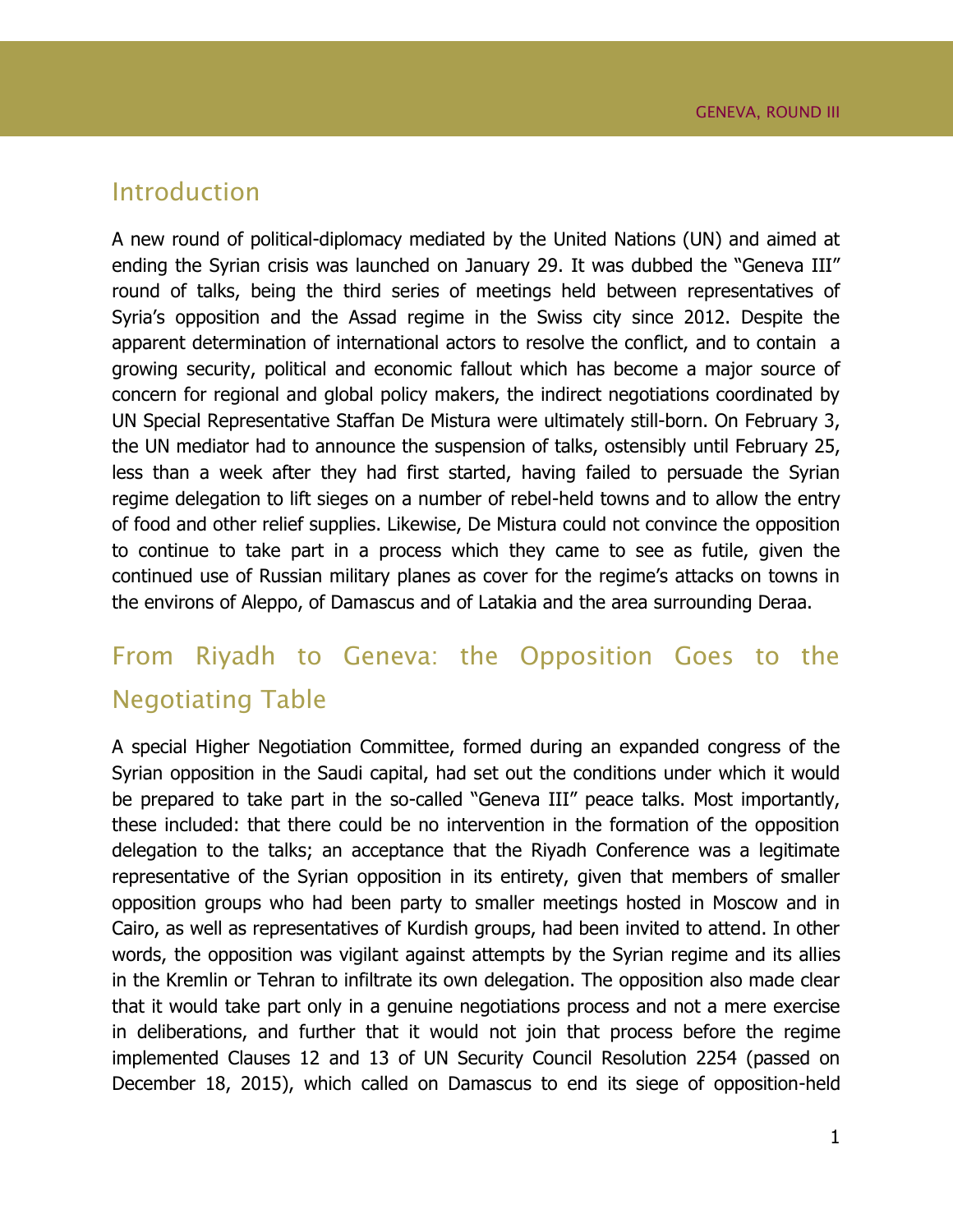towns and to allow the entry of humanitarian relief into those areas, to release civilian prisoners, and to end the "barrel bombing" of, and air strikes on, civilian areas. As far as the opposition was concerned, these principles were non-negotiable, and they had the force of UNSC Resolutions 2118 (passed in 2013) and 2254 which, the Syrian opposition maintained, should form the basis of any negotiations process with the Assad regime.

The Higher Negotiations Committee's adherence to these principles, coupled with the rejection of them by the regime, gave rise to a flurry of diplomatic activity aimed at coercing the opposition to soften their stance and attend the negotiations in Geneva, which would have been meaningless without their participation. The opposition groups which convened in Riyadh eventually agreed to attend the meetings, following assurances from UN special envoy De Mistura that the Geneva talks would be part of a meaningful negotiations process aimed at creating a credible transitional authority in Syria within a specified time frame. De Mistura further assured the opposition members that he would take personal responsibility for a breakdown of the political process, in the event that the regime would not comply with its humanitarian obligations during the talks' first five days.

The opposition delegation sent to Geneva had a largely exploratory mission ahead of it, being tasked with determining the level of sincerity on the part of the regime, the regime's Russian allies and the international community more generally, in advancing a genuine negotiations process based on Clauses 12 and 13 of UNSC Resolution 2254. The opposition also sought to absolve itself of any potential blame for the failure of a political resolution to the Syrian crisis.

Nonetheless, the opposition had undertaken to withdraw from the Geneva III process in the event that De Mistura could not guarantee implementation of what they termed the UN Representative's "List of Guarantees", despite the fact that this document contained no guarantees. Even before the talks opened, De Mistura seemed to be backtracking on some of his promises. One semantic difference into which the opposition read some significance was his use of the word "talks" as opposed to "negotiations": to observers from the opposition side, this appeared to be a concession to the regime, which had insisted that it would be prepared to have Syrian interlocutors to discuss Syrian affairs, but not to negotiate with over the future of their country.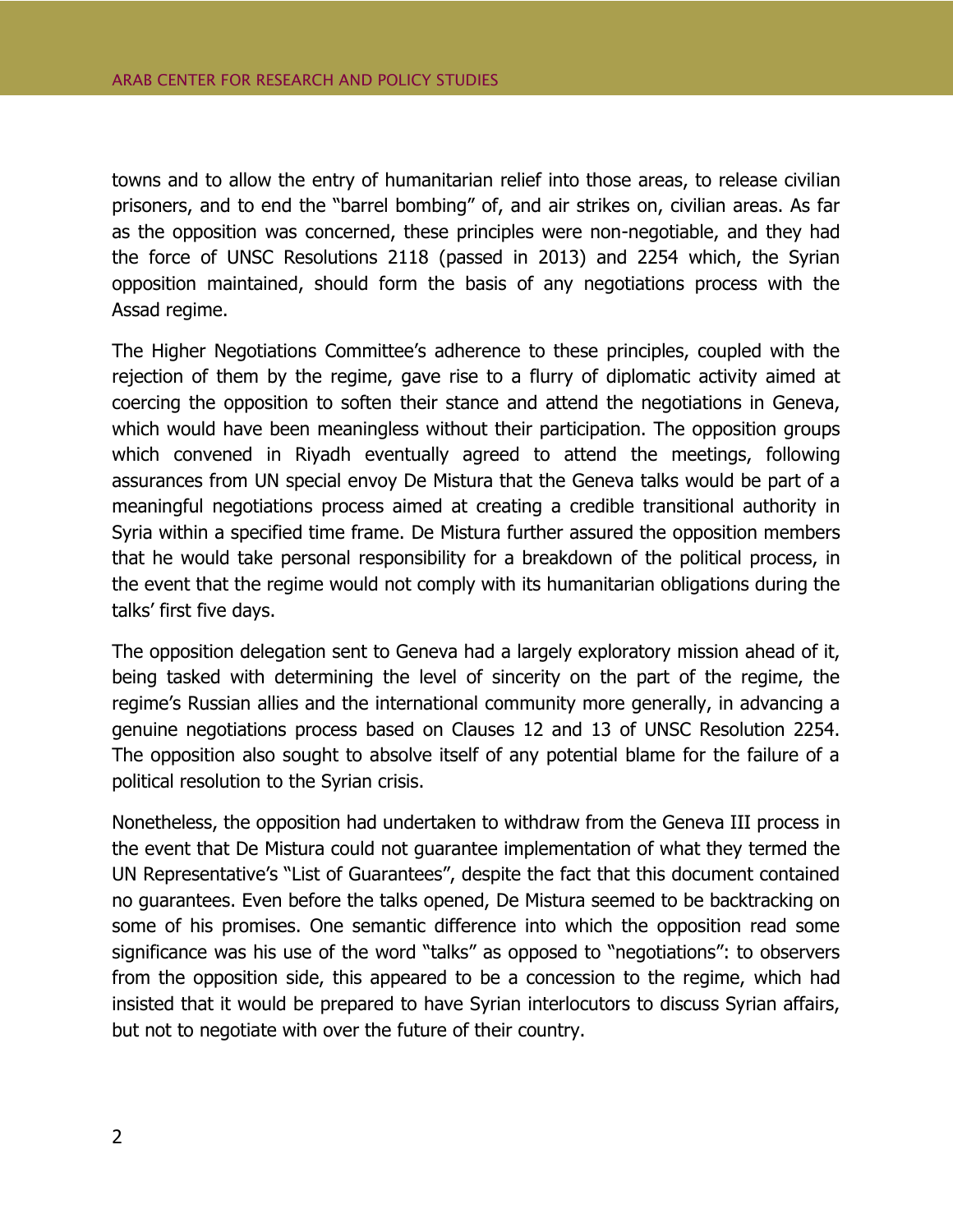### <span id="page-6-0"></span>The Regime Finds Reasons to Attend

The Assad regime went grudgingly to Geneva, and was most likely compelled to do so by its Russian backers. This was evidenced by the way in which Damascus named Bashar Al Jaafari, a diplomat known for his provocative demeanor, as chief negotiator in the meetings. Pressure from Moscow would later force the Syrian regime to name Walid Mualem, the more conciliatory Syrian Foreign Minister, as the delegation's head; in case genuine negotiations took place. The foot-dragging began even before the delegations arrived in Switzerland, with the Assad regime insisting that it had abided by its humanitarian obligations included in Clauses 12 and 13 of UNSC Resolution 2254, through agreements on the sieges of Madaya, Kafraya and Al Foua signed over the previous three weeks. The Syrian regime also insisted that the Higher Negotiation Committee was not competent to represent the opposition, as it did not include Moscow-nominated members, and was partially constituted by "terrorist organizations" with whom Damascus was not prepared to negotiate.

Prior to joining the negotiations process, the regime sought to consolidate its position on-the-ground with a large-scale battlefield escalation and an accelerated aerial bombardment campaign. In other words, the Assad regime wanted to use Russian air cover, as well as the large numbers of foreign fighters organized in Iranian-supervised militias, to make the most of its negotiating position. By stepping up its military activities on the eve of the negotiations in Geneva, the regime could make questions of humanitarian and relief assistance the single most important matter on the negotiating table, thereby allowing it to impose the solution it had sought since the beginning of the conflict, which entailed a vague set of limited reforms led by Bashar Al Assad.

### <span id="page-6-1"></span>The View from Moscow

Russia's considerable level of military and diplomatic support for the Assad regime casts considerable doubt on the Kremlin's sincerity in wanting to see a negotiated political resolution to the Syrian crisis. The Syrian opposition continues to be dubious about Moscow's aims, believing that Russia might be trying to buy time while it crushes the moderate opposition, before imposing its own solution to the crisis. Equally, however, the Kremlin is aware of the complexities in which it has embroiled itself by siding so actively with the regime. The possible damage done to Moscow's image in the Arab world and among Muslims more broadly by the images of slain Syrian children cannot be underestimated. Finally, the Russian government must be acutely aware that only a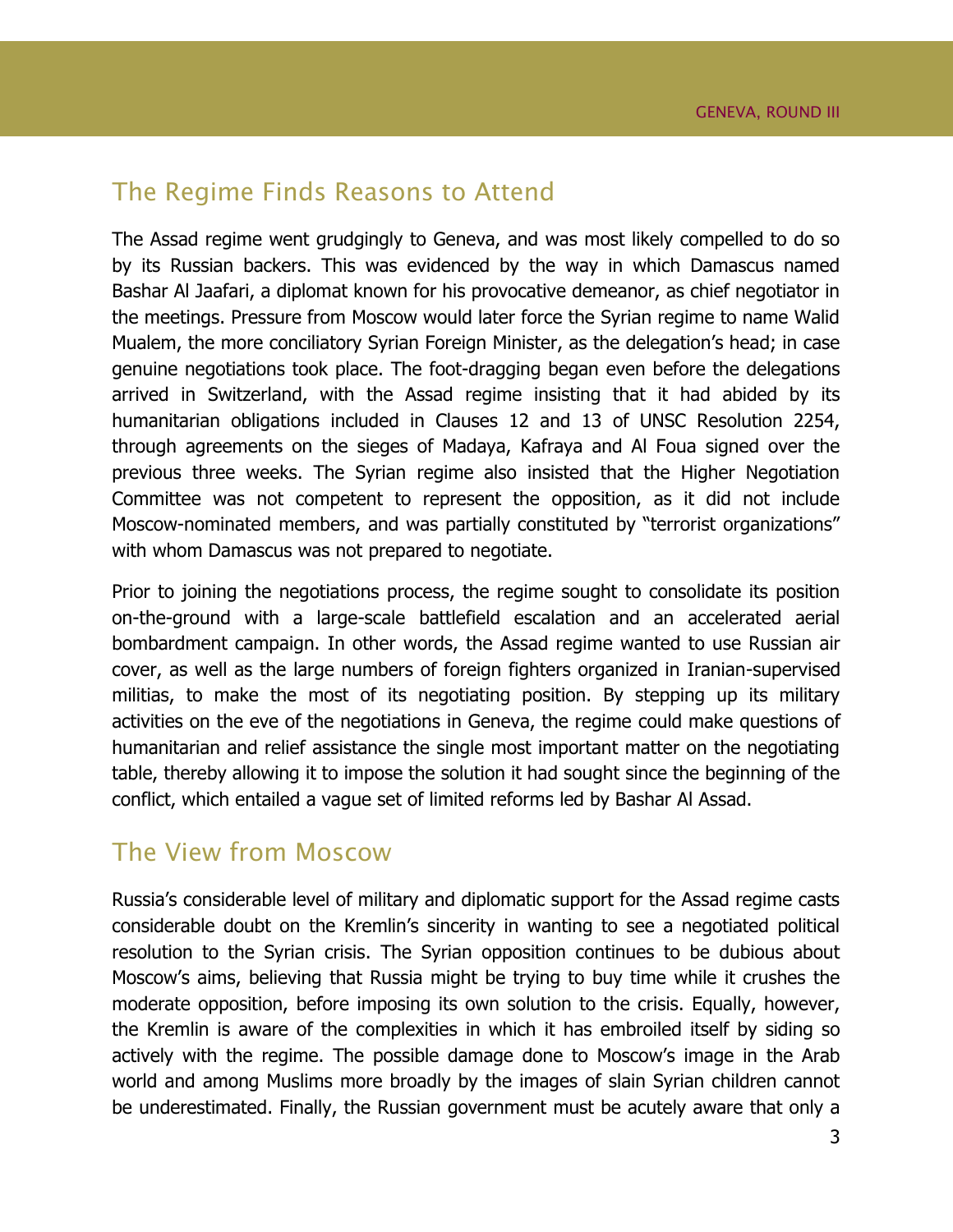negotiated, political settlement which guarantees a modicum of the popular demands of the Syrian people will bring the conflict to an end. Any other approach will result in the expansion of the scope of Russian activities in Syria , a harrowing prospect for Russia now that some of its soldiers are being killed in northwest Syria.

Thus a political settlement to the Syrian crisis remains one of Moscow's aims, although it continues to be committed to the preservation of the Assad regime, which is in turn completely reliant on Moscow for its very existence. While the maintenance of Bashar Al Assad at the head of the Syrian state may not in itself be a necessary precondition for Russia's desired outcome to the conflict to succeed, Moscow has no obvious alternative candidate who could hold the regime in place, and would likely find it difficult to build a network of reliable allies to run Syria post-conflict, if Assad is ousted from power. In lieu of a clear way out, Russia continues to bombard Syrian opposition positions in the hope of reducing the opposition to the point that they will be unable to resist Russia's intended solution. Ultimately, that solution would broadly be in agreement with a twoyear-old Iranian proposal, which envisages a ceasefire, followed by the formation of a national unity government including Assad, before presidential and legislative elections are held. Overall, none of Russia's proposals lie outside of these broad principles. Not wishing to unsettle the presently prevailing balances of power in the Syrian conflict and in particular, seeking to avoid the possibility of a direct confrontation with Russia over a question as relatively minor as Syria—the United States is also not entirely opposed to these proposals.

### <span id="page-7-0"></span>The Washington Seesaw

In contrast to Moscow's persistent and multifaceted support for the Assad regime, Washington has vacillated from being a backer of the Syrian opposition to being a mediator who has pressured the opposition both into attending the Geneva talks and to adjusting its expectations of the talks' outcomes.

Meeting with the Higher Negotiations Committee in Riyadh in the run-up to Geneva III, US Secretary of State John Kerry encouraged the opposition to take part, but could not provide assurances beyond two broad points: that the Riyadh delegates were the sole representatives of the Syrian opposition, and that the talks would focus on a political solution to the Syrian crisis. All other matters, including humanitarian affairs and the fate of Bashar Al Assad, would be up for debate. In fact, Kerry could not even guarantee that Assad would stay out of the running in any presidential elections to take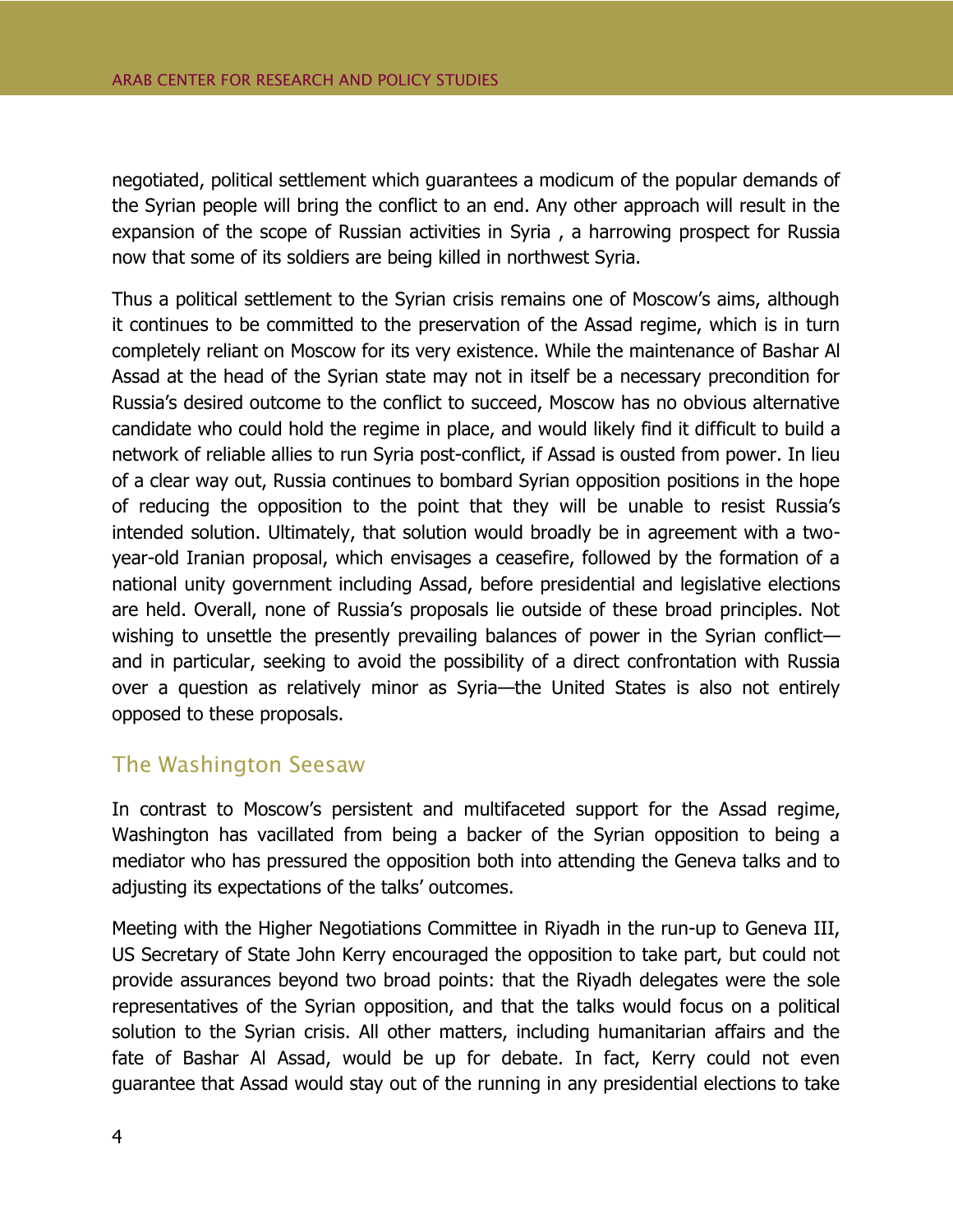place at the end of Syria's transitional phase. The Secretary of State did, however, personally assure the opposition members that an Assad victory would be so unlikely as to be impossible, since all Syrian citizens, including those living in refugee camps and in exile abroad (as per UNSC Resolution 2254), would have the right to cast a ballot in those polls. Menacingly, Kerry told his interlocutors in the Syrian opposition that their abstention from the negotiations could cost them the support of their international allies.

### <span id="page-8-0"></span>Conclusion

It is clear to see that De Mistura's announcement of the end of the political process was merely a pre-emption of the opposition's impending withdrawal from the Geneva III talks. The non-compliance of the regime with respect to its humanitarian obligations undermined the Riyadh opposition's popular support base, and shook the confidence of the armed groups who had mandated the opposition delegation to negotiate on their behalf. Without an end to the bombardment and siege of civilians in rebel-held areas, the negotiations in Geneva appeared futile. Even if Russia succeeds in persuading the Syrian regime to loosen its siege on civilian areas in order to salvage the peace process—assuming that De Mistura's plan to re-commence on February 25 goes ahead—the securing of a ceasefire will continue to be subject to contentious debate.

A ceasefire endorsed by the UN Security Council would imply a suspension of arms shipments to all of the combatants, but such a suspension would have unequal implications for the fighting sides. While the Assad regime has been able to stockpile weapons for the previous few months, the armed opposition, which is already suffering from an anemic arsenal, would likely stand to lose if it had to abide by such a ceasefire. Those losses would become all too apparent in the highly probable event that hostilities resumed after the end of the ceasefire.

The Higher Negotiations Committee, meanwhile, holds that any ceasefire must form a part of a comprehensive agreement which includes the Geneva Communique of 2012, and all of the relevant UNSC Resolutions. The Committee also holds that the implementation of any such agreement must be seen as part of a wider political transition, as stipulated in Clause 5 of UNSC Resolution 2254. Yet a leaked UN report, authored by De Mistura himself, makes clear that the UN can only mediate such an agreement, and that it does not have the capability to fully implement any negotiated solution, including the ability to deploy observers to Syria to oversee implementation.